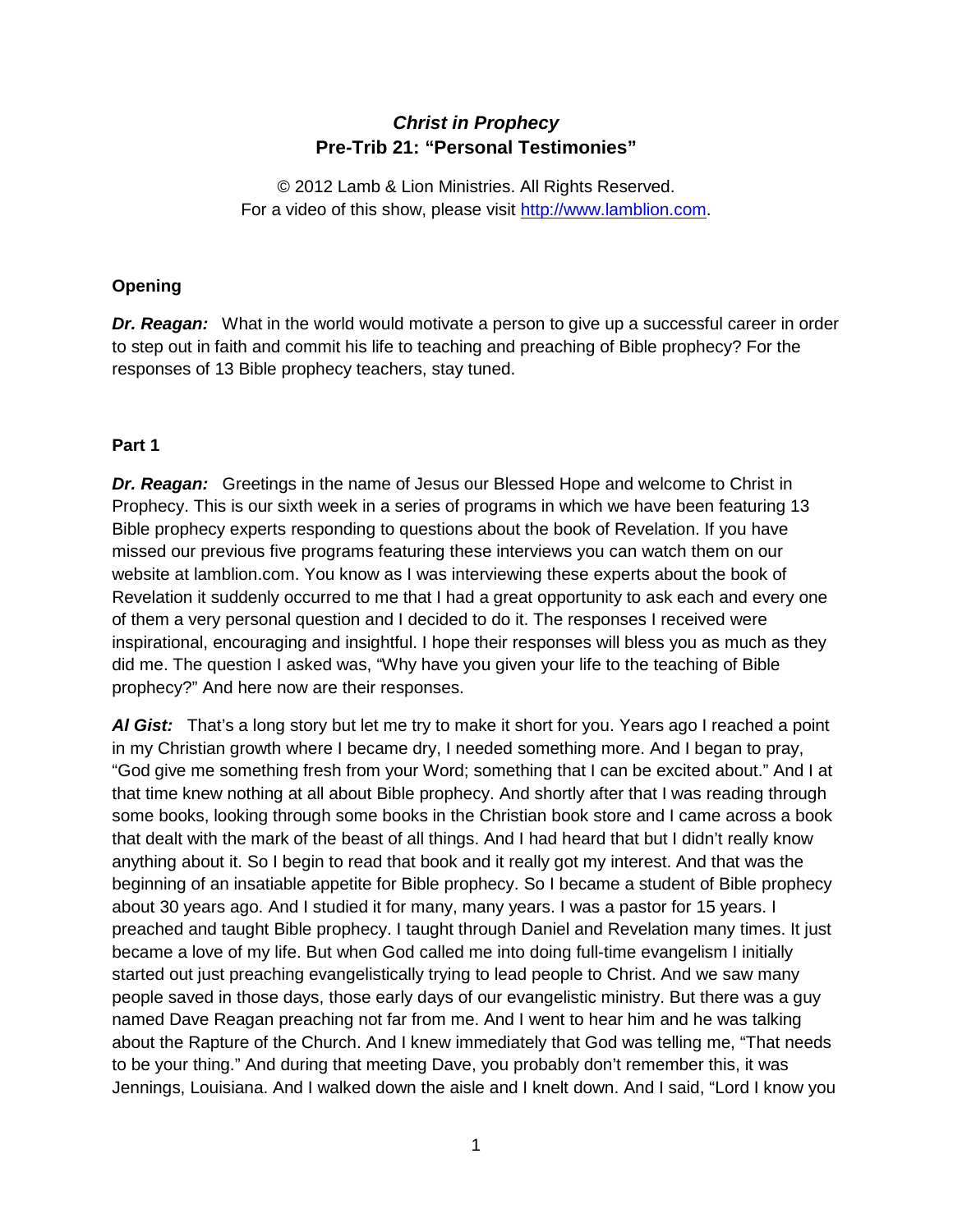want something from me. But I can't perceive what it is." And it was almost as if I heard the voice of God that I needed to preach about the imminent return of Jesus. And so very gradually I started directing my messages in that direction. And for the last 10 years that has been the theme of our ministry. And I believe that's my calling. That's what I will be doing until Jesus takes me home.

*August Rosado:* I've given my life Dr. Reagan to the teaching of Bible prophecy because it motivates me to live holy. It motivates me to live godly, and righteously in this present day. That's Titus 2:12, "For the grace of God that bringeth salvation hath appeared unto all men, teaching us that, denying ungodliness and worldly lusts, we should live soberly, righteously, and godly, in this present age." And that's what Bible prophecy does. It motivates us to live holy, and righteously. It motivates us to pray, "Maranatha even so come Lord Jesus." It motivates us to win precious lost souls in these last days. And that's why I've devoted my life to the study and teaching of Bible prophecy.

**Daymond Duck:** God did it to me. I was saved when I was 17 years old. And but I didn't live like it. And I was asked to teach Sunday school about my mid-30's and I started teaching and I was totally unqualified for it. And I started coming across verses about the Rapture, and the Second Coming. And I thought, "What in the world is this all about?" And I started studying and I actually studied as much as I could, as fast as I could and I really strained my eyes literally trying to absorb what that was all about. And I loved the subject. God laid it on my heart. He's never let me turn lose of it. And it's the love of my life. Some people their love is fishing, or golf, or whatever. Mine is studying Bible prophecy.

**Don Perkins:** Well the Lord called me into this area of ministry. All my life you know I was taught as a young man that you should never study the book of Revelation. The Lord called me into this area. And when He did I found it to be such a blessing. It blessed me so much to understand the end of the story and that God really wanted us to know that book. So for me when I realized that He called me to this area I surrendered my life totally to it, and it has been such a blessing ever since.

Jack Kinsella: Because that's what the Lord told me to do; it's just that simple. When, I got saved when I read Hal Lindsey's, "Late Great Planet Earth," back in 1975. And I did that, I read the book because I was trying to deprogram my sister who had read it and became a Christian. Which I was a Catholic, we went to church every time someone we knew died. So I didn't want to have her break that tradition. So that was how I got saved. And the Lord called me almost that day. He said, "Now you work for me." And I have ever since.

*Mark Hitchcock:* Well I've given my life to the teaching of Bible prophecy because when I was in my early 20's I began to really get serious about studying the Bible. And I began to read through the Bible and read these parts of the Old Testament. I would get back there I would get so lost I didn't know what I was reading about. And I would always ask God to feed my soul with something. And He was gracious enough to do that. But I began to realize that I can't really understand the Bible if I don't understand prophecy. And that was really the motivation for me. People ask me, "Why do you love Bible prophecy?" My response is, "Because I love the Bible." The Bible is 28% prophecy at the time it was written. And to me you can't understand the Bible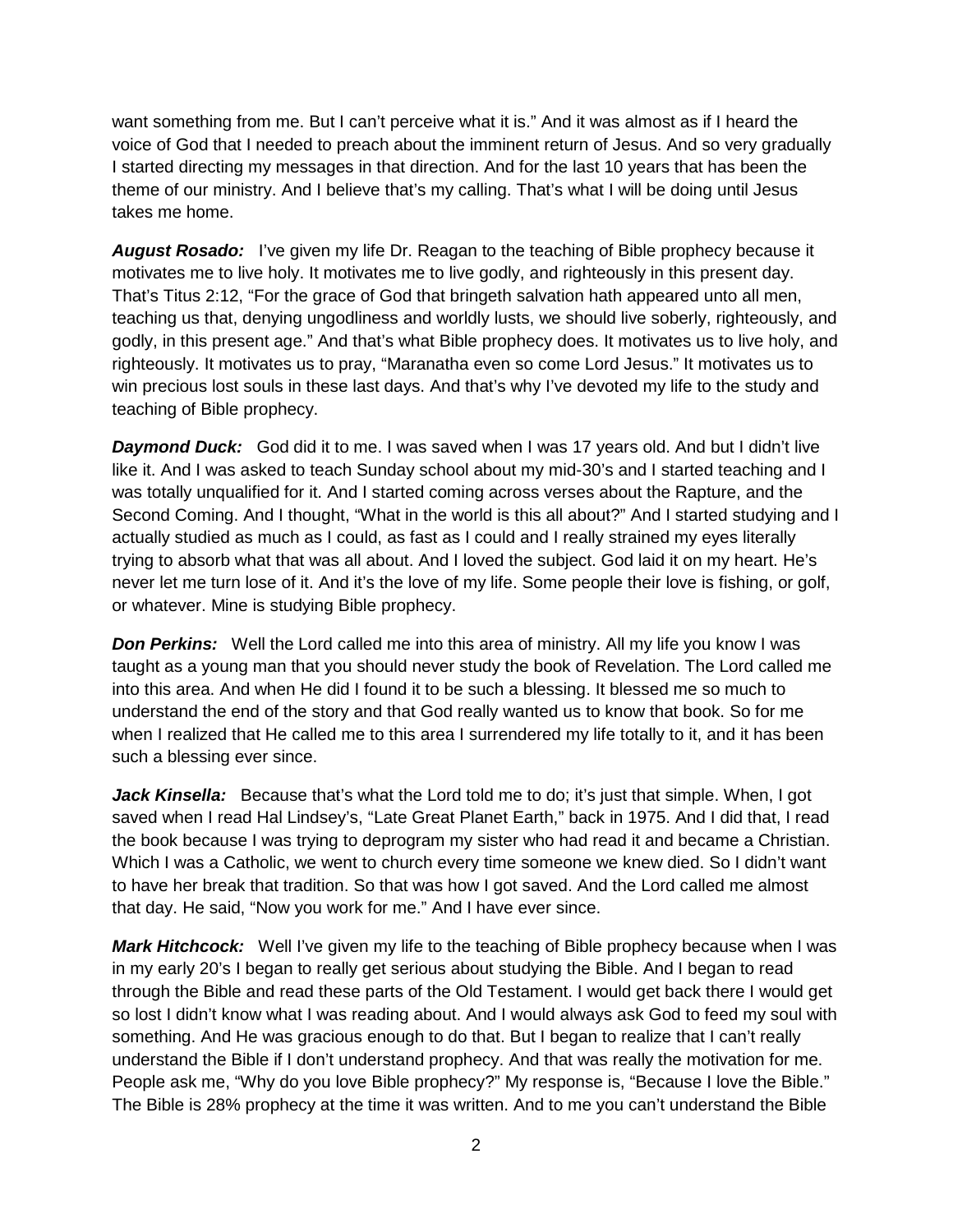without understanding prophecy. And I want to understand the Bible. So to me if a person really loves the Word of God then they are going to love the prophetic Word. And that's really where my love of Bible prophecy comes from.

*Ken Humphries:* Oh, that was I think the probably the simplest question that I could ever answer. I came to know the Lord when I was 16 and recognizing that I was a sinner in need of a Savior. I had listened to a message on John 3:16, "For God so loved the world, that He gave His only begotten Son that whosoever believeth in Him should not perish but have everlasting life." And the preacher preached something like this, he said, "You know it's not the desire of the sovereign God that any should perish. Peter tells us in his epistle, 'It's not the will of God that any should perish.'" And he said, "It's not the will of the Divine Sovereign that any shall perish. It's not the will of the dying Son that any shall perish; Father forgive them. Not the will of the Detecting Spirit that any should perish because He wants to lead men to Christ. It's not the will of departed saints that any should perish because they will be praying in Heaven for their unsaved loved ones no doubt. And it's certainly not the will of dead sinners, Luke 16, that any should perish, and Luke 16 speaks of the rich man that died and went to Hell. And in Hell in the other side of the grave he was very conscious, conscious of thirst, conscious of torment, and conscious of truth because he had five brothers back home and he wanted somebody to go back and tell them." And when I heard that, man my heart just burst open and I cried out to the preacher, "I need to get saved tonight." And he was still preaching, and so I did. I was saved that night. And I began then to attend a Bible study by one of our pastors back home, a Pastor Willie Mullan. And Mr. Mullan was a great man in teaching prophetic truth. And I'd been listening to him for about two years. The point came to me on one occasion I really need to think this through for myself. And I began to study with my simple mind. I'm not an academic but with my simple mind I began to study. And I found that I could believe no other than the fact that Jesus Christ had taught us, and the Apostles had taught us in His Word that He could come at any moment. That His coming was imminent; and that we should be ready; ready to meet the Lord and right with others so that there is nothing between us and God. And from that moment on I began to study more deeply. And as I said I'm not an academic, I'm a simple soul. But to me there is no message quiet like the coming again of the Lord Jesus Christ.

#### **Part 2**

*Ed Hindson:* First of all because it's in the Bible itself; I think it's part of the Word of God. We are told to declare the whole counsel of God. Twenty-five percent of the Bible is prophetic in nature, it needs to be taught, and believed and understood. There are approximately a 1,000 total prophecies in the Bible, 500 of them have already been literally fulfilled. The other 500 we would then assume are yet to be literally fulfilled. If there not literally fulfilled how are you ever going to know they were fulfilled? If you make the fulfillment only spiritual or symbolic anybody could read anything into a passage and claim well that was a fulfillment of some sort. The prophecies about Jesus himself, approximately 109 predictions of the First Coming they were all literally fulfilled. He was born in Bethlehem. He rode into town on a donkey. He was betrayed for 30 pieces of silver. He was pierced through his hands and His feet. He rose from the dead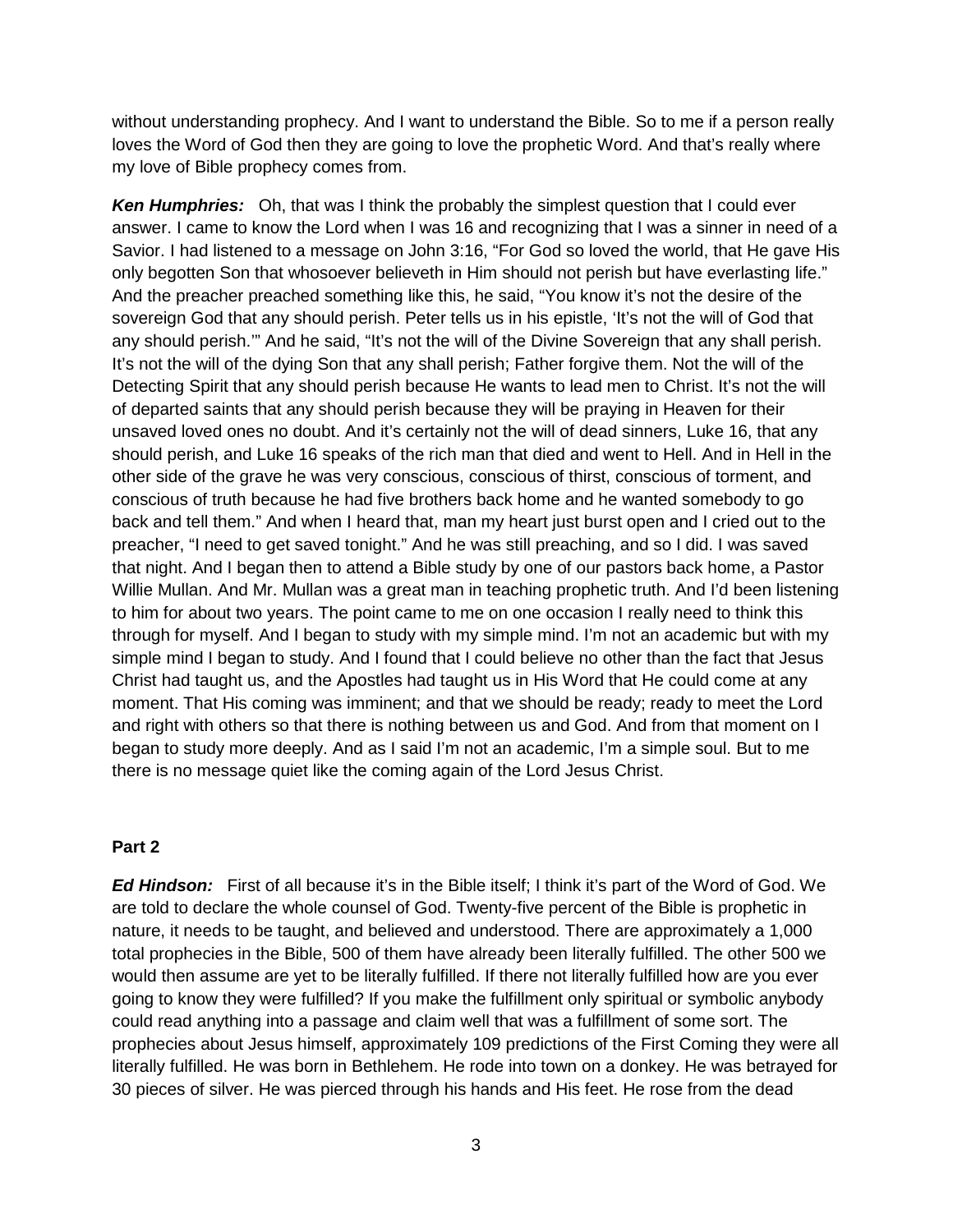etcetera. Those were literally fulfilled and there are many Christians who do not hold our view of prophecy that would argue strongly, 'Oh, yeah literal fulfillment for the First Coming." But then they want to make symbolic and spiritual fulfillment for the Second Coming. Why would you do that? The First Coming prophecies were not spiritually fulfilled, they were literally fulfilled. Therefore the 300 prophecies specifically about Jesus related to the Second Coming will also be literally fulfilled. And when somebody says to me, "How do you know we are not in the Kingdom yet? How do you know the King hasn't come back?" Zechariah 14, the Mount of Olives hasn't split in half yet. Christ has not come, sat on the Throne of David in Jerusalem; He's not ruling the world with a rod of iron. And the nations are not in obedience to Him at this point and time, that is yet to happen in the future.

*Nathan Jones:* I believe that Bible prophecy tells us what our future is. It tells us that we win; it tells us that Satan losses. And that is very important because that is a hope for people. We live in a world that there is so much sin, so many people are hurting and they need that hope. And we can have that hope when we read about Bible prophecy. Thirty-one percent of the Bible is Bible prophecy so clearly God wants us to know that the God win out in the end, Jesus reigns forever, and that just gets me excited. It's a fantastic apologetic, and the people who study Bible prophecy their faith in God just gets so excited and they want to tell everybody about Jesus. So that's what it makes me feel.

**Terry James:** It's one of those things it has to be a spiritual answer. The Lord has put it in my heart to do so, and my mind to do so. This is a passion, not simply for the excitement because certainly in our time you get more guff about believing in Bible prophecy sometimes then you do accolades. And so it's not for accolades from a human standpoint. It's because I believe this is what God wants to be delivered at this time in history. I think we are right at the end of the age. And I think the headlines attests to that. Well my ministry is that we should first of all devote our lives to Jesus Christ and His mission, the great commission He gave us as Christians. If you're not a Christian you should, you should surrender to him and ask Him to come in and save you. But if you're a Christian you should also surrender your life to Christ and then be devoted breaking the whole Word to the whole world. That means including Bible prophecy. And because we are where we are in God's I think prophetic timeline it's never been more important to include Bible prophecy in our message.

**Tom McCall:** Oh, and I have. I've given my life to the teaching of Bible prophecy, the whole Bible because it is so important to the understanding of where we are and what's happening; and especially in this age where we see so many things shaping up for the prophetic end times. Israel back in the land of course is the key to the whole thing. And that is the time clock of the Lord. If Israel were not back in the land other things might seem coincidental or something like that. But with Israel back in the land we have to pay attention to everything that is going on around in the world; the apostasy of the Church which is certainly an end time feature. We see the, all the nations of the earth almost like a knee jerk reaction going against Israel anytime anything happens it's Israel's fault it seems. And the United Nations has condemned Israel every time it has a chance to do so more than any other nation. The shaping up of the Roman Empire revived in Europe. So many things. I see the Gog and Magog situation with Russia, and Persia and Ethiopia, Libya all in the news these days and the impending possibility of that kind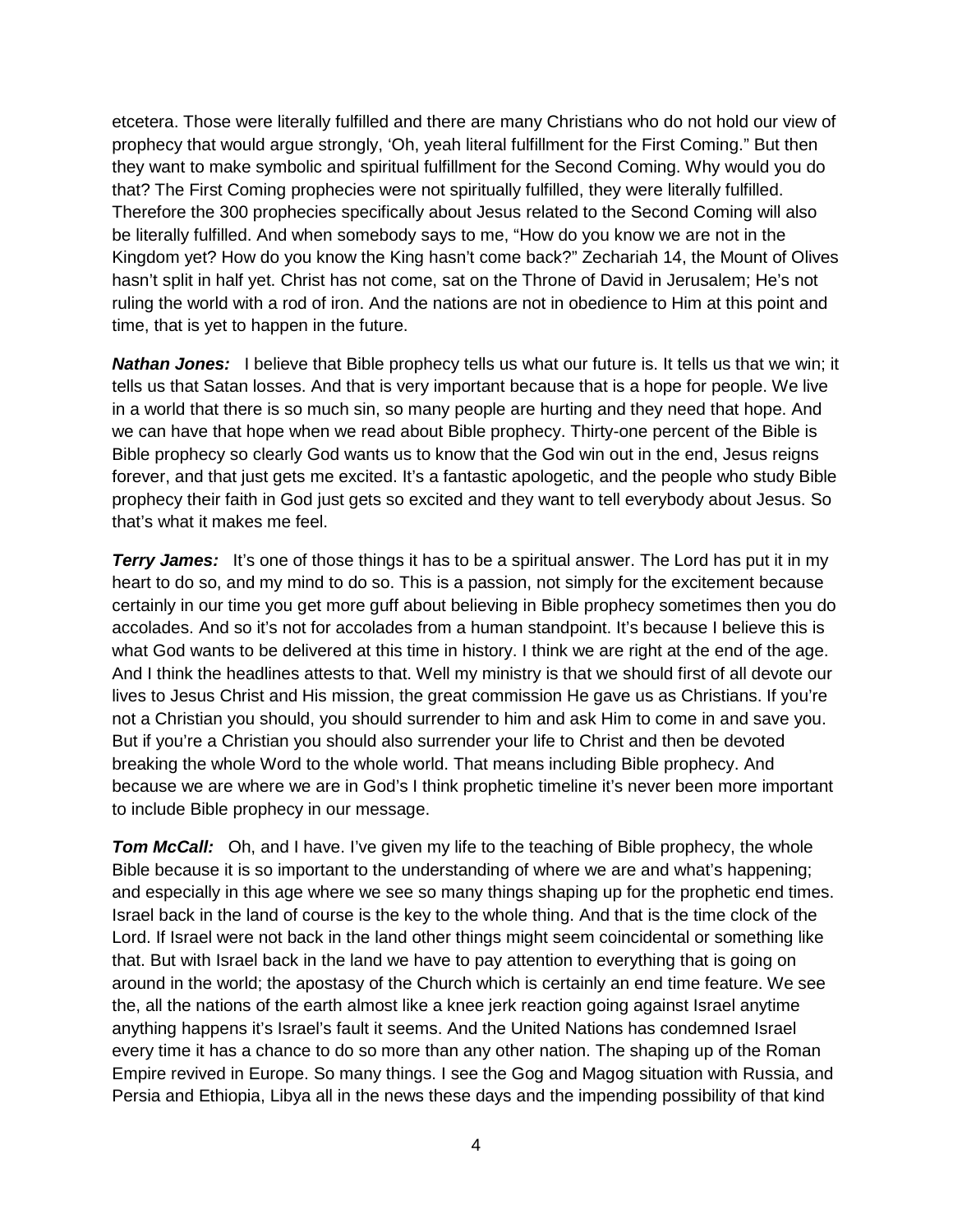of an outbreak. Now there's concentration on the immediate neighbors of Israel with the idea of Psalm 83, and Isaiah 17 are just on the verge of becoming a reality. Why would we not be interested in Bible prophecy? And many people have come to Christ because of the teaching of the reality of Bible prophecy. I'm a fan of a number of things, I love Biblical Archaeology because I think things are coming to earth that have been hidden. Nobody cared about what was in these mounds for 2,000, 3,000, 4,000 years now they're digging them up. And every time they turn a spade they find something that verifies the historicity of the Bible which suggests that the prophecy of the Bible is just as real as the history.

**Gary Fisher:** I was in the Air Force in 1972 and after basic training my first duty assignment was Charleston, South Carolina. And in 1973 the Yom Kippur War broke out. And a few days before that I had bought a book called, "Late Great Planet Earth." And I went on a temporary duty assignment in Little Rock, Arkansas and we were given the task of taking bombs from the Red Stone Arsenal and putting them on airplanes and sending them to Israel to fight the war. And while I was there working 12 hour shifts every chance I got that book would come out of my hands and it was the first book I ever read on Bible prophecy. And Israel was all over this book as you well know. And so I was fascinated for the very first time I was reading relevance from the Bible. And I had this event going on in my life I was watching them going down the runway and taking these bombs to fight this war. And so it really had an impact on me. So when I got back to Charleston, South Carolina and my Spirit settled down a little bit. Inside I knew that God was active in history. That Jesus was coming soon, I was convinced of that, and I needed to do something about it. So I slipped out of the house in January of 1974 slipped into a little Southern Baptist Church in Charleston, South Carolina and I accepted Jesus into my heart. And He immediately put in my Spirit that it was Bible prophecy that took me there. It was the one tool that God used to convince me that I needed to get serious about Him. And I thought from that moment on there are many other Gary Fishers out there and that is the only tool that will reach them. And so I set off on a task to learn everything I could about the subject, and I'm still learning. But there are thousands, and thousands of Gary Fishers out there that need to hear Jesus is coming soon and we need to be able to articulate why we believe that. So that is my task in life and I will be doing it until I see Jesus face to face and today would be good.

### **Part 3**

*Dr. Reagan:* I hope you're enjoying these interviews with such a variety of Bible prophecy experts. And I hope their stories about how they came to commit their lives to the teaching and preaching of Bible prophecy will motivate you to make a deeper commitment to the Lord. I'd like to conclude by sharing my testimony as to why I have devoted my life to the teaching of Bible prophecy.

Before establishing this ministry in 1980 I spent 20 years teaching International Law and Politics at the University level. I'd grown up in a typical Amillennial church that ignored Bible prophecy except for once a year when the pastor would deliver a message condemning Pre-millennialism by arguing there is not one verse in the Bible that even implies Jesus will ever put His feet on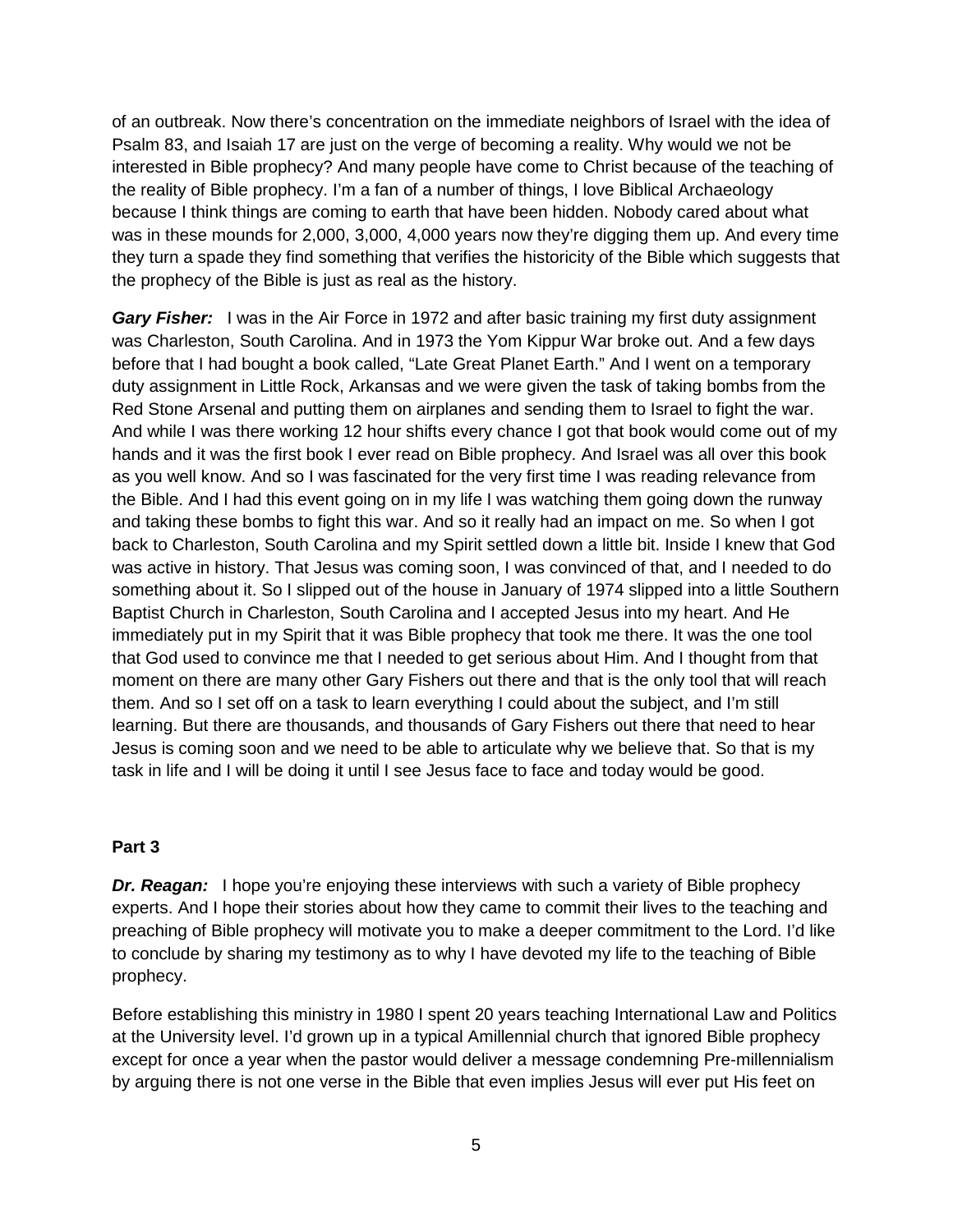this earth again. My life was changed in 1967 during the Six Day War. And for that story let's go to the Eastern Gate in Jerusalem.

In 1967 when the Six Day War broke out I was a professor of International Law and Politics. And because I was following international politics I followed that Six Day War very carefully. I'll never forget that when the war was over I read a very interesting news article one day that said that when the Israeli's decided that they were going to take this Old City which was under the occupation of the Jordanian forces, the logical way to do it was to hit it from the West over at the Jaffa Gate. Certainly not here because all this territory was under Jordanian control.

But the Israelis always relying on surprise decided no were going to hit from this side. We'll come around under the cover of darkness and hit from this side. And it said while they were discussing that they discussed the possibility of blowing open this gate with satchel charges and catching the Jordanians by surprise. And then it said that when that suggestion was made an Orthodox Rabbi was there who said, "No, you'll do that over my dead body because that gate is supposed to be closed until the Messiah returns."

Well I had no idea what that was all about folks. I had grown up in a church that did no teach Bible prophecy. I knew nothing about Bible prophecy. So I got out a concordance and I looked up the word gate and I started looking at verses and guess what? I discovered Ezekiel 44 which has a prophecy that says this gate is going to be closed and it will not reopen until the Messiah comes. Then I got out the Encyclopedia Britannica and I started reading about the Eastern Gate. And it said that no one knows for sure why this wall was closed but the best story is that when these walls were being rebuilt in 1500's by Suleiman the Magnificent that a rumor swept Jerusalem that the Messiah was coming. And they called the Rabbis in said, "What does this mean?" They said, "When the Messiah comes He's going to come from the east. He is going to go through the Eastern Gate. And He's going to run all you aliens out. And He is going to become the Messiah the ruler over the earth." They dismissed the Rabbis and the order was given. "Seal up the Eastern Gate. Put a Muslim cemetery in front of it that will take care of the Messiah because He won't walk in a Muslim cemetery and He can't go through a gate that's closed."

Well folks that's a special story for me because that's what got me interested in Bible prophecy. I was hooked from that point on. I could not believe that I was seeing a prophecy fulfilled before my very eyes in the  $20<sup>th</sup>$  Century at that time. And so I started studying Bible prophecy intently. That's why I call this gate the gate to prophecy as far as it concerns me personally.

Well folks that's how I got interested in Bible prophecy. And that's one of the reasons we have this reproduction of the Eastern Gate behind me. You know as I began to study Bible prophecy I began to discover what's called the signs of the times. These are signs in both the Old and New Testaments that we are told to look for that will mark the season of the Lord's return. Those signs convince me that we are living in that season. And I decided to give up my academic career and devote the rest of my life to proclaiming the soon return of Jesus.

The Bible makes it clear that no one can know the date of the Lord's return. But the Bible makes it equally clear that we can know the season if we know the signs to watch for. For example